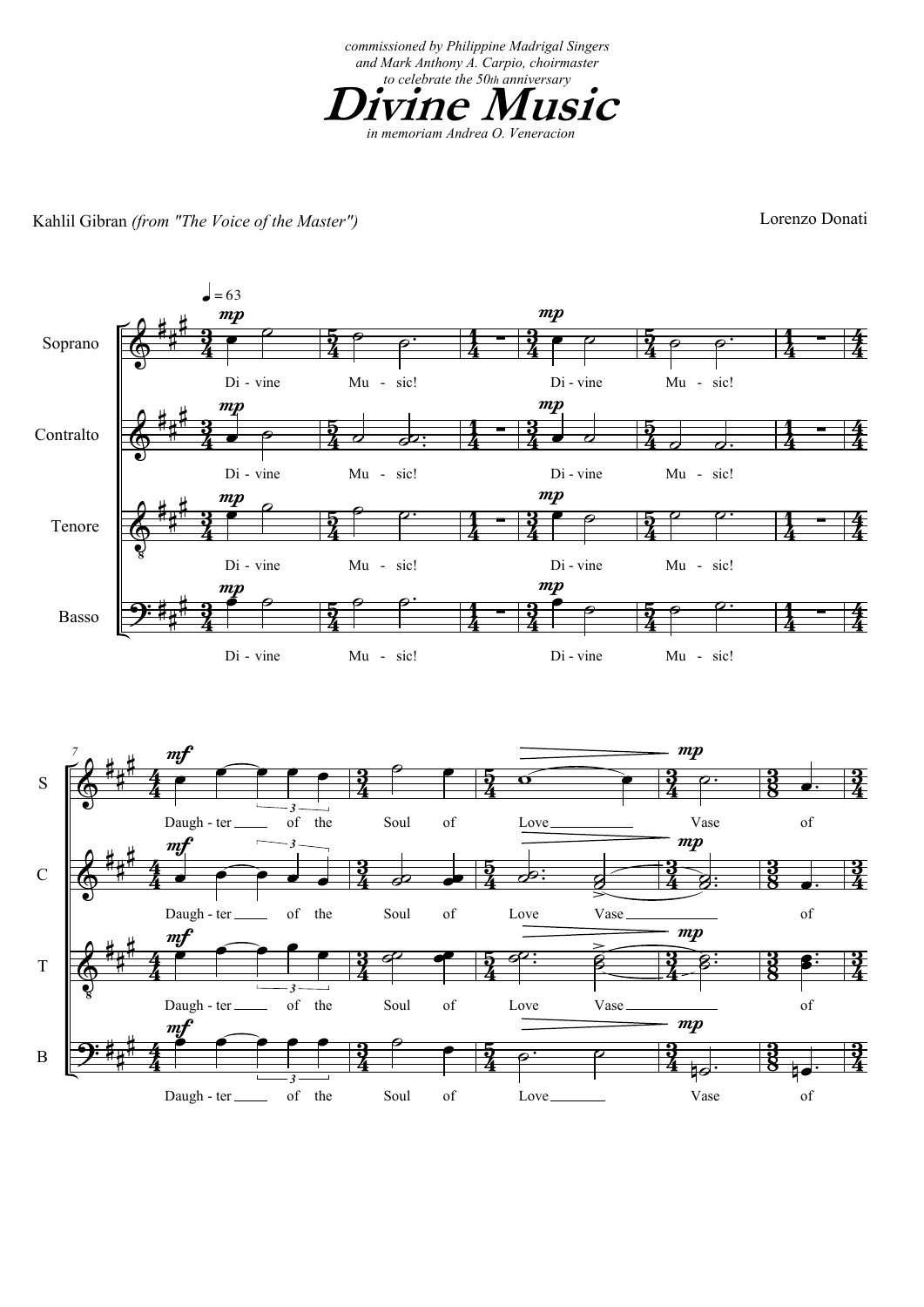$\overline{2}$ 

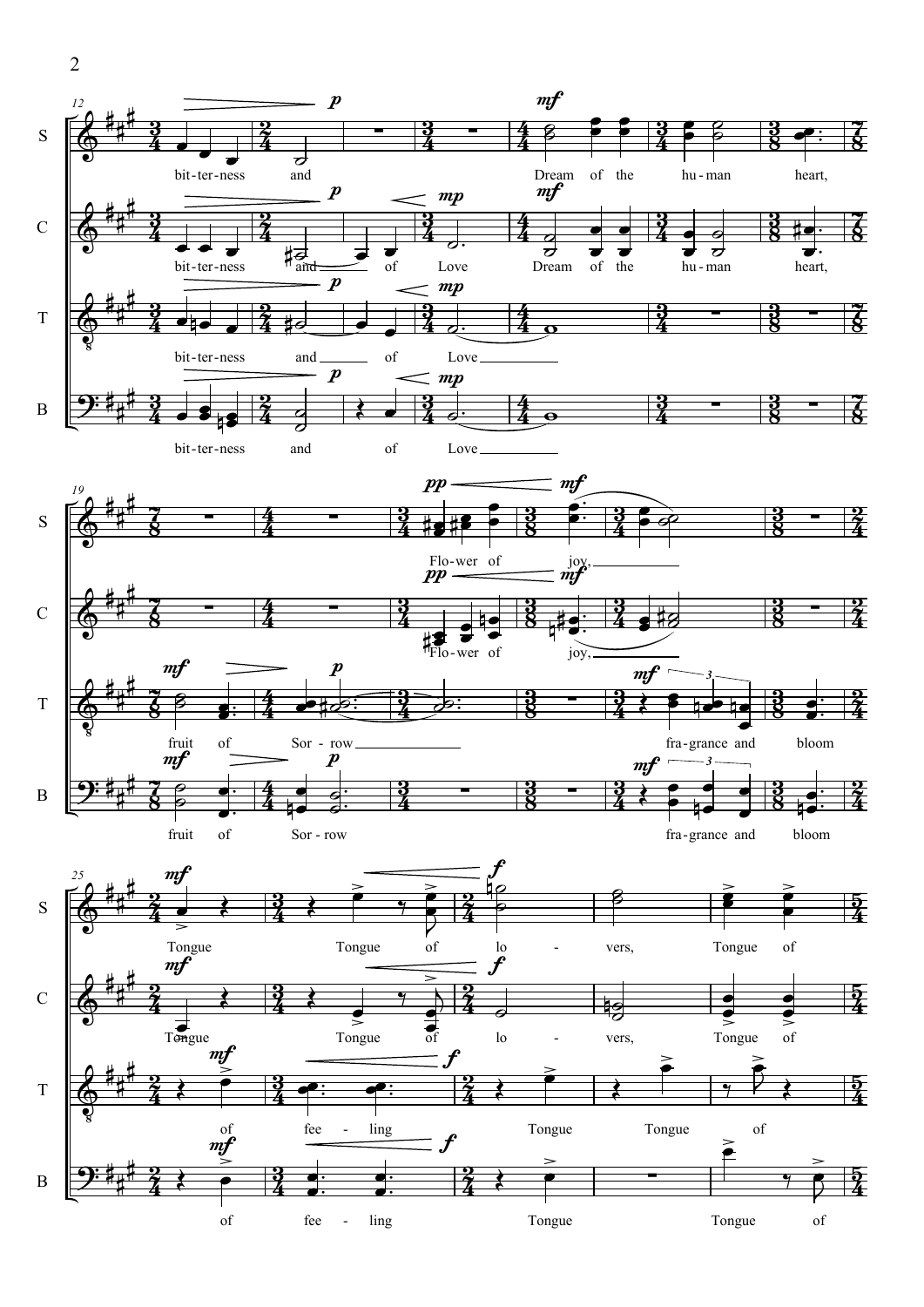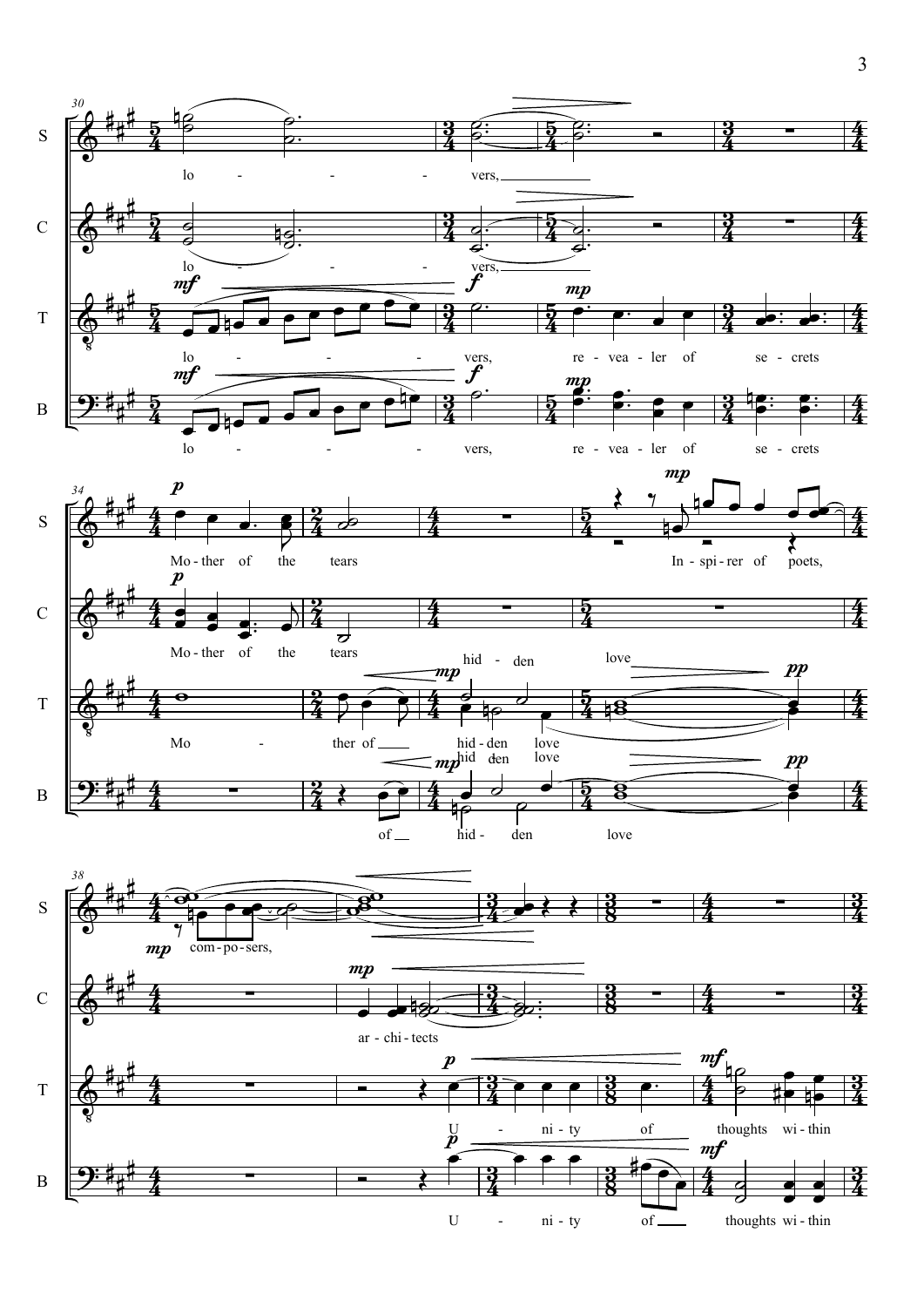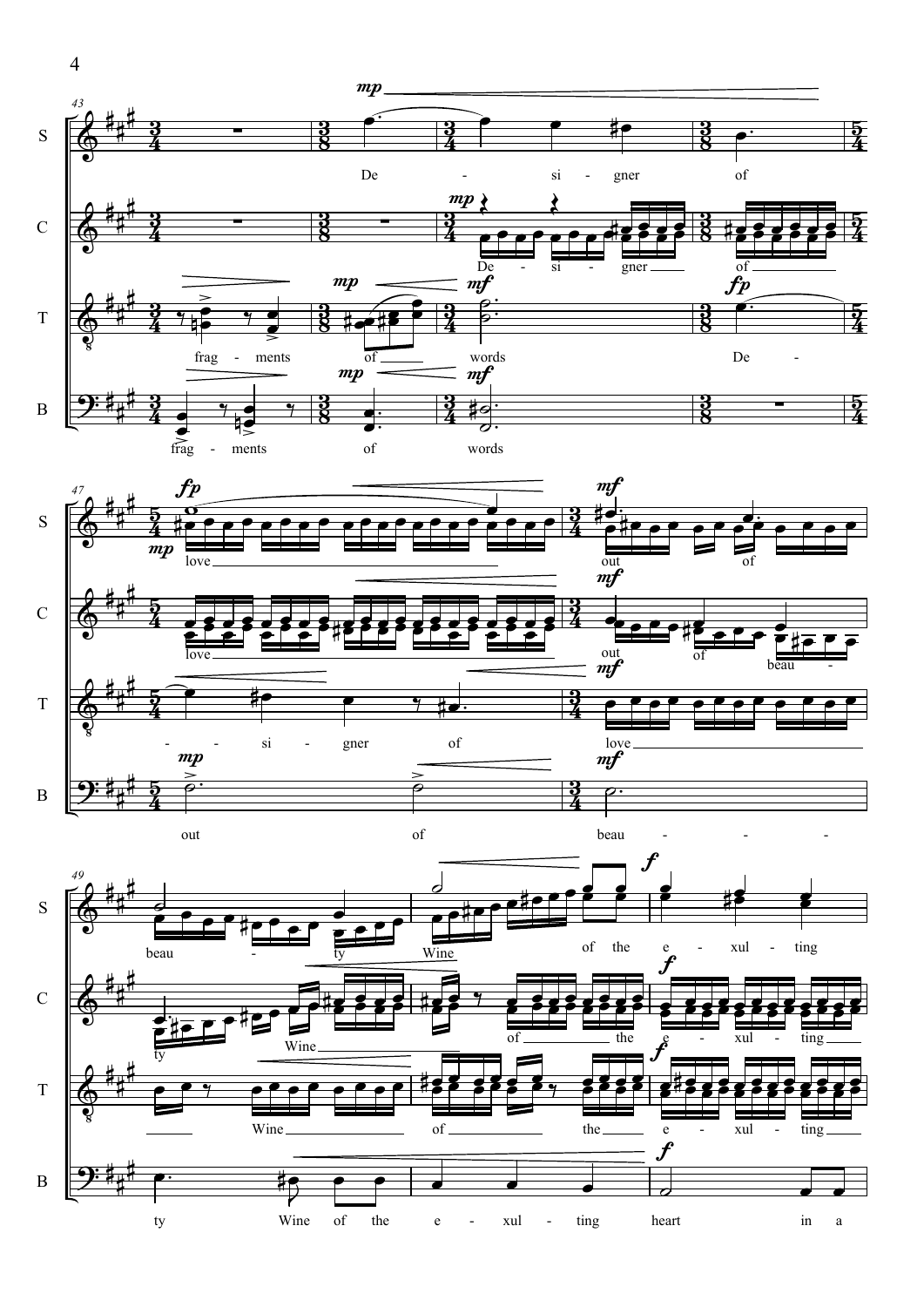

5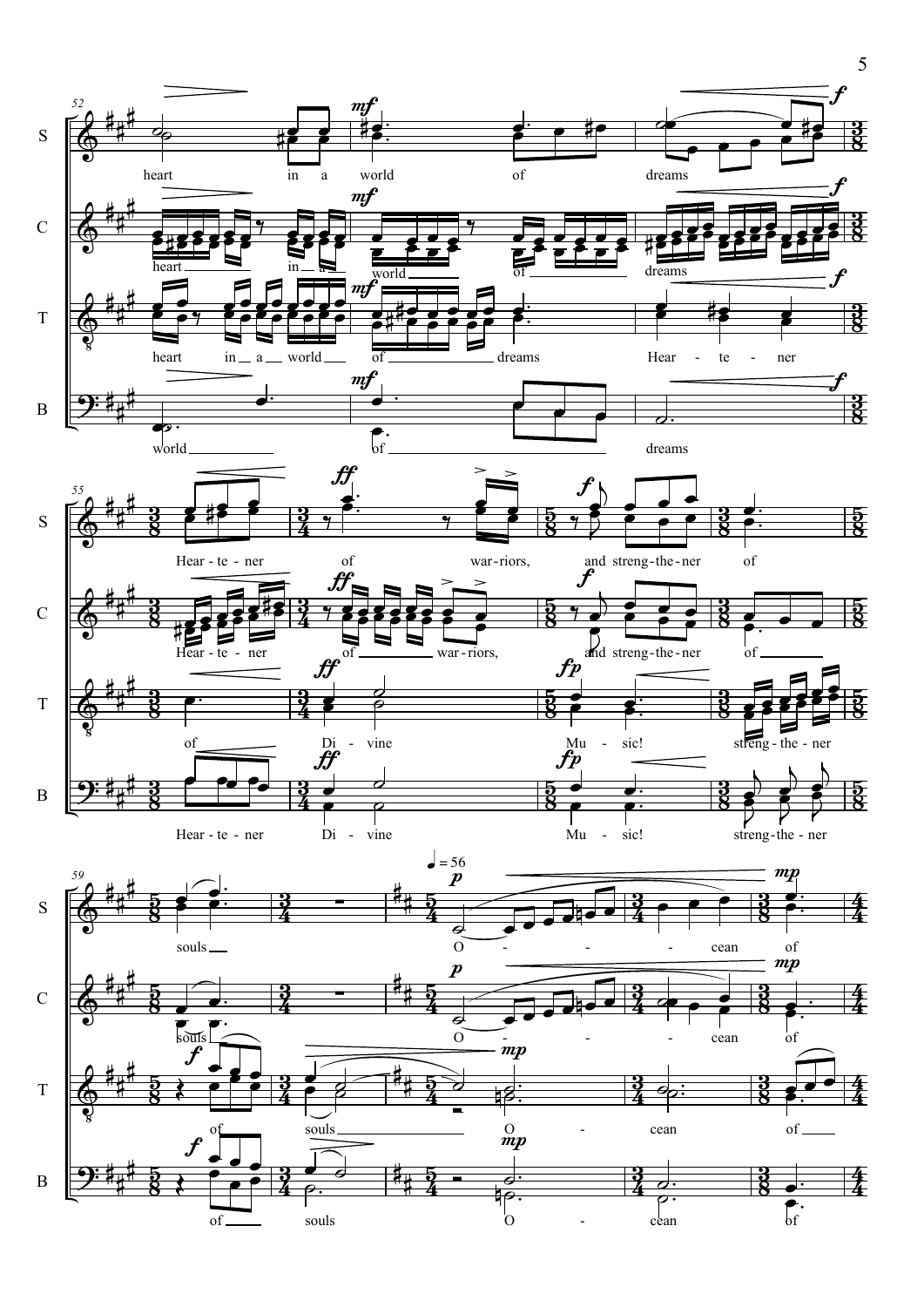





6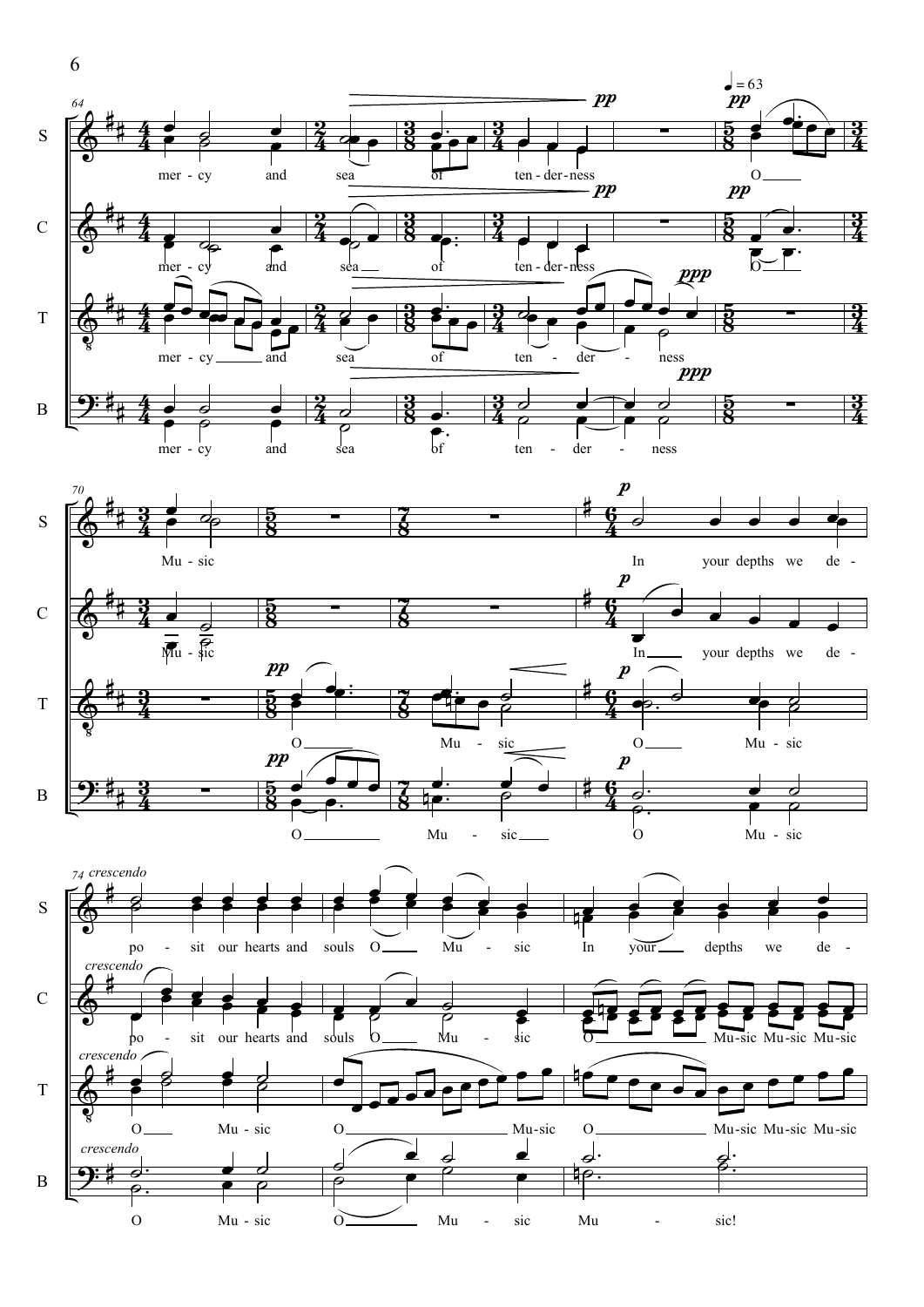